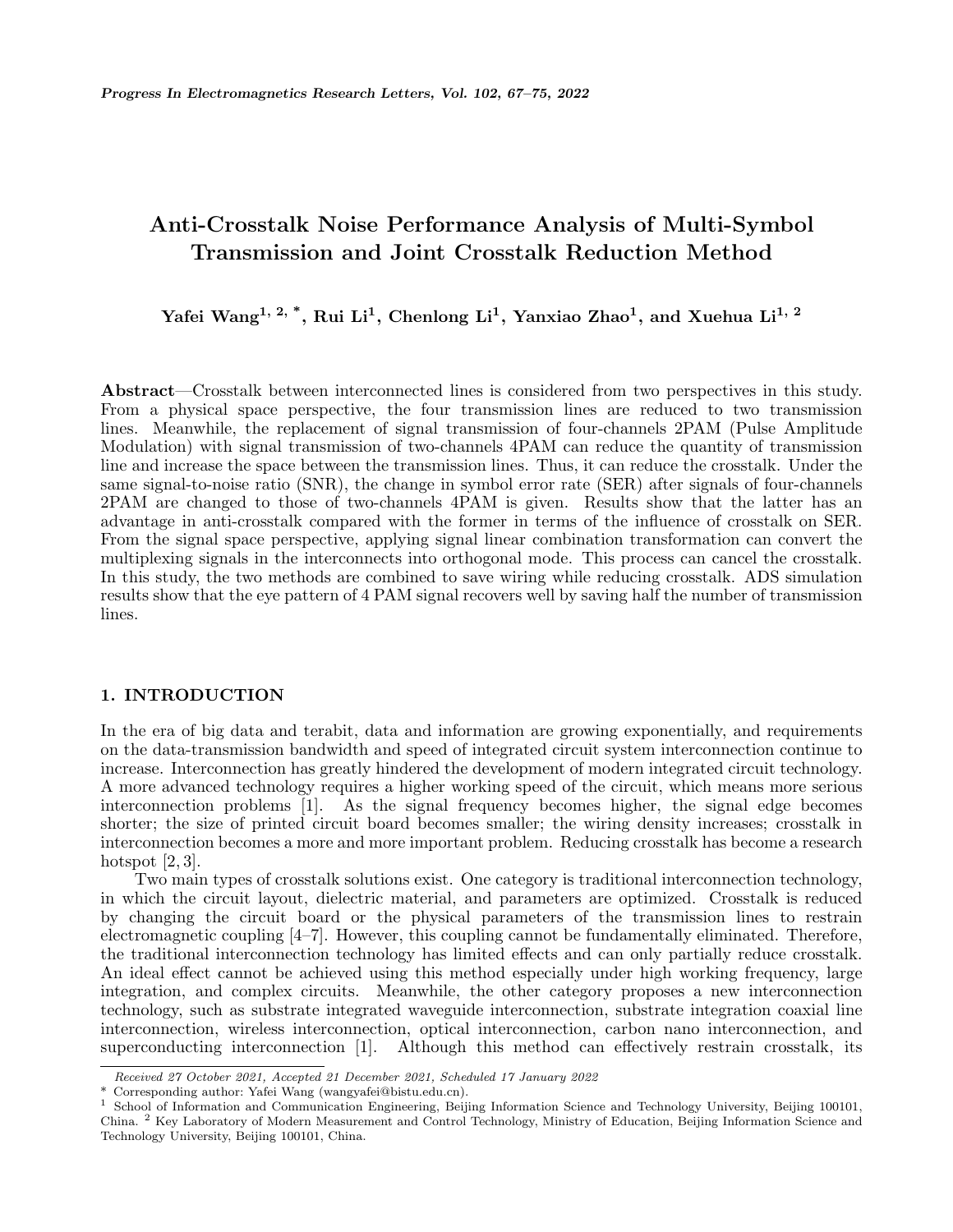application is hampered by drawbacks, such as cost, process, and implementation complexity. In [8] and [9], several methods based on copper interconnection, such as multilevel transmission and linear combination transformation, are proposed to reduce crosstalk. Given that weak coupling is the precondition to reduce crosstalk by signal linear combination transformation, the application can only be used under the 3W rule (3W rule: The distance from one center point to the other of the adjacent transmission lines is three times of the line width). In a high-speed and high-density interconnection system, the wiring density increases, and satisfying the conditions of the 3W criterion becomes extremely difficult. The number of transmission lines should be reduced to achieve weak coupling. To ensure the data transmission capacity and unchanged bandwidth of the system, multi-symbol transmission can decrease the number of transmission lines, increase line spacing, and create conditions to realize weak coupling while simultaneously reducing crosstalk. Thus, these methods are combined in this study. As shown in Figure 1, multi-symbol transmission can satisfy the conditions in the application of the signal linear combination transformation to reduce crosstalk. The former method is combined with the latter method to jointly reduce crosstalk. This combination extends the practicability of signal linear combination transformation to reduce crosstalk.



**Figure 1.** Diagram of joint crosstalk reduction.

# **2. WEAK COUPLING UNDER MULTI-SYMBOL TRANSMISSION**

Crosstalk is the result of electromagnetic coupling, which is related to line spacing. Studies have shown that electromagnetic coupling and crosstalk decrease as the distance between transmission lines increases. However, restricted by product size, circuit board area, and other factors, the indefinite increase in the distance between transmission lines is impossible. Therefore, crosstalk reduction is limited. With this principle, applying multi-symbol transmission can reduce the number of transmission lines and minimize crosstalk without expanding the circuit board area [8]. This transmission is equivalent to increasing the distance between transmission lines. Strong coupling becomes weak, and crosstalk is reduced.

The PAM signal is defined as follows.

$$
v(t) = a_i g_{\text{T}}(t) \quad i = 1, 2, ..., M \quad 0 \le t \le T \tag{1}
$$

where  $\{a_i, i = 1, 2, \ldots, M\}$  represents the possible discrete amplitude values corresponding to the M-ary symbol, and  $g_T(t)$  refers to signal waveform.

As shown in Figure 2, the case is different from improving the bandwidth efficiency, ensuring that the system data transmission capacity, bandwidth, and area of PCB occupied by the system are not changed, and line spacing can be expanded through multi-symbol transmission by signal conversion; that is, the four-channel 2PAM signal is changed to two-channel 4PAM signal transmission. This process lessens the number of transmission lines and further expands the line spacing of the transmission lines.

In Figure 2, the original 2PAM signals  $v_a(t)$  and  $v_b(t)$  are transformed into one-channel 4PAM signal  $v_{ab}(t)$ . The original 2PAM signals  $v_c(t)$  and  $v_d(t)$  are transformed to one-channel 4PAM signal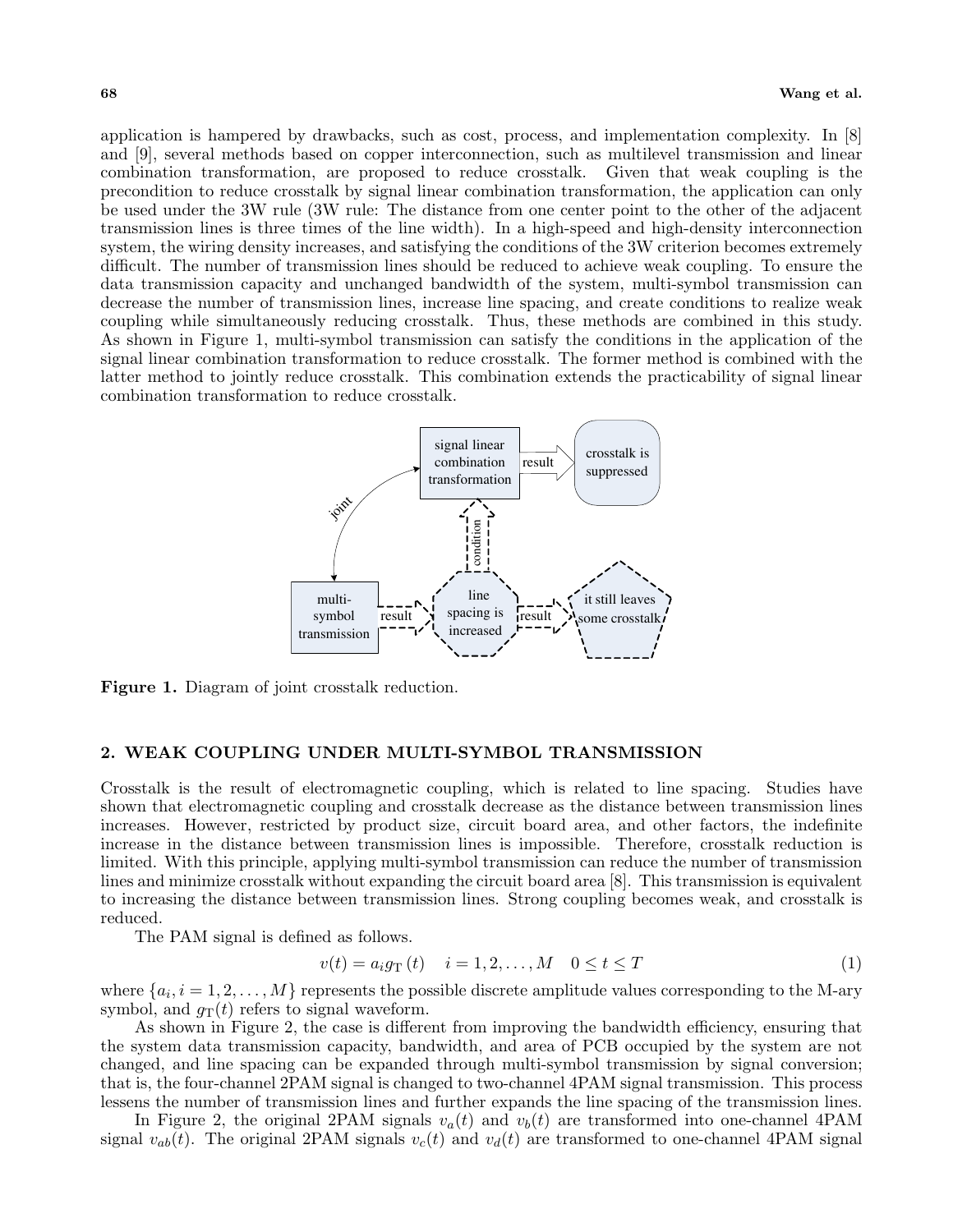

**Figure 2.** Four-channel 2PAM is changed into two-channel 4PAM.

**Table 1.** Transformation relationship.

| PAM signal                                                        | Logic or level (symbol width) |                |                |                |
|-------------------------------------------------------------------|-------------------------------|----------------|----------------|----------------|
| 2PAM $v_a(t)$ or $v_c(t)$                                         | $0(T_{\rm s})$                | $0(T_{\rm s})$ | $1(T_{\rm s})$ | $1(T_{\rm s})$ |
| 2PAM $v_b(t)$ or $v_d(t)$                                         | $0(T_{\rm s})$                | $1(T_{\rm s})$ | $1(T_{\rm s})$ | $0(T_{\rm s})$ |
| 4PAM $v_{ab}(t)$ or $v_{cd}(t)$ +3A $(T_s)$ +A $(T_s)$ -A $(T_s)$ |                               |                |                | $-3A(T_s)$     |

 $v_{cd}(t)$ . During the transformation, the width of the code element, that is, the system bandwidth and the quantity of information remain the same. The specific transformation relationship is shown in Table 1. For example, for four transmission lines, only two transmission lines are needed after completing the transformation. The original line spacing of the transmission lines is *s*, while the line width of the microstrip is *w*. After transformation, the distance between the two adjacent lines is widened from *s* to  $2s + w$ ; the line spacing is more than doubled; the coupling between the microstrips becomes weak; and crosstalk is greatly reduced.

Crosstalk can be reduced by expanding line spacing through multi-symbol transmission, but crosstalk cannot be eliminated completely. Multi-symbol transmission expands line spacing and provides conditions for the application of signal linear combination transformation to reduce crosstalk. Therefore, under the precondition of multi-symbol transmission, further crosstalk reduction requires the joint application of signal linear combination transformation.

# **3. ANTI-CROSSTALK NOISE ANALYSIS OF MULTI-SYMBOL TRANSMISSION**

Under Gaussian white noise, crosstalk is taken as fixed interference considering the worst-case. At the receiver of the transmission line, the sampling value is *y*, and

$$
y = a + n + vc
$$
 (2)

The values of the variables in this formula are shown in Table 2. At this time, the SER of 2 PAM is shown in Formula (3) [10].

$$
P_{\rm s} = \frac{3}{8} \cdot \frac{1}{2} \operatorname{erfc} \left( \frac{A}{\sqrt{2}\sigma} \right) + \frac{1}{4} \cdot \frac{1}{2} \operatorname{erfc} \left( \frac{A + v_{\rm c2}}{\sqrt{2}\sigma} \right) + \frac{1}{4} \cdot \frac{1}{2} \operatorname{erfc} \left( \frac{A - v_{\rm c2}}{\sqrt{2}\sigma} \right) + \frac{1}{16} \cdot \frac{1}{2} \operatorname{erfc} \left( \frac{A + 2v_{\rm c2}}{\sqrt{2}\sigma} \right) + \frac{1}{16} \cdot \frac{1}{2} \operatorname{erfc} \left( \frac{A - 2v_{\rm c2}}{\sqrt{2}\sigma} \right)
$$
(3)

On the basis of Formula (3) and according to the calculation formula of the SER of the multi-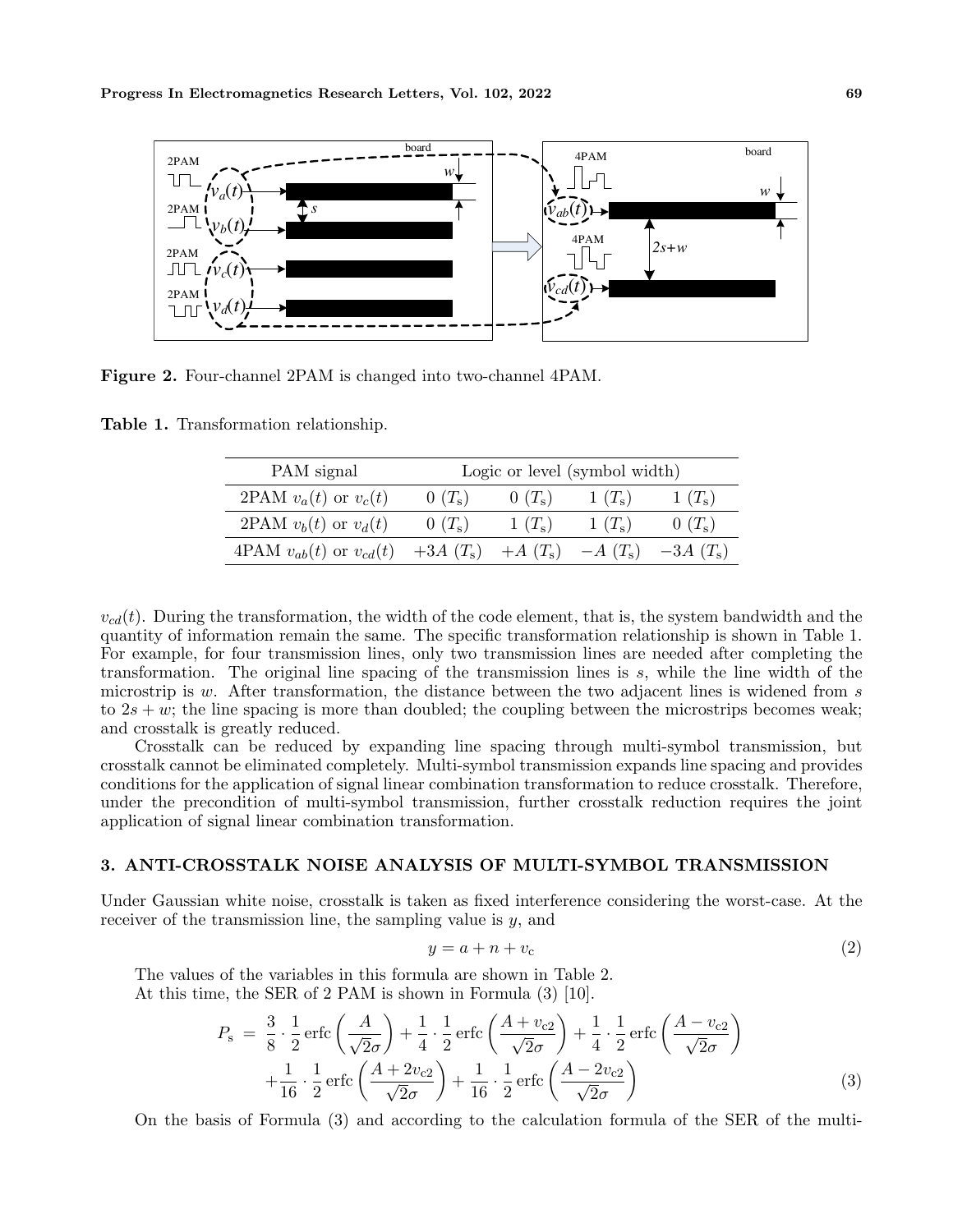symbol, the SER of 4PAM in the case of considering crosstalk is derived, as shown in Formula (4).

$$
P_{\rm s} = \frac{3}{2} \begin{pmatrix} \frac{44}{256} \cdot \frac{1}{2} \operatorname{erfc} \left( \frac{A}{\sqrt{2}\sigma} \right) + \frac{40}{256} \cdot \frac{1}{2} \operatorname{erfc} \left( \frac{A + v_{\rm c4}}{\sqrt{2}\sigma} \right) + \frac{40}{256} \cdot \frac{1}{2} \operatorname{erfc} \left( \frac{A - v_{\rm c4}}{\sqrt{2}\sigma} \right) \\ + \frac{31}{256} \cdot \frac{1}{2} \operatorname{erfc} \left( \frac{A + 2v_{\rm c4}}{\sqrt{2}\sigma} \right) + \frac{31}{256} \cdot \frac{1}{2} \operatorname{erfc} \left( \frac{A - 2v_{\rm c4}}{\sqrt{2}\sigma} \right) + \frac{20}{256} \cdot \frac{1}{2} \operatorname{erfc} \left( \frac{A + 3v_{\rm c4}}{\sqrt{2}\sigma} \right) \\ + \frac{20}{256} \cdot \frac{1}{2} \operatorname{erfc} \left( \frac{A - 3v_{\rm c4}}{\sqrt{2}\sigma} \right) + \frac{10}{256} \cdot \frac{1}{2} \operatorname{erfc} \left( \frac{A + 4v_{\rm c4}}{\sqrt{2}\sigma} \right) + \frac{10}{256} \cdot \frac{1}{2} \operatorname{erfc} \left( \frac{A - 4v_{\rm c4}}{\sqrt{2}\sigma} \right) \\ + \frac{4}{256} \cdot \frac{1}{2} \operatorname{erfc} \left( \frac{A + 5v_{\rm c4}}{\sqrt{2}\sigma} \right) + \frac{4}{256} \cdot \frac{1}{2} \operatorname{erfc} \left( \frac{A - 5v_{\rm c4}}{\sqrt{2}\sigma} \right) + \frac{1}{256} \cdot \frac{1}{2} \operatorname{erfc} \left( \frac{A + 6v_{\rm c4}}{\sqrt{2}\sigma} \right) \\ + \frac{1}{256} \cdot \frac{1}{2} \operatorname{erfc} \left( \frac{A - 6v_{\rm c4}}{\sqrt{2}\sigma} \right) \end{pmatrix} (4)
$$

When signals of four-channels 2PAM are changed into those of two-channels 4PAM, crosstalk will also decrease due to the expansion of the transmission line spacing. According to [8] and the definition of the parameters in Table 2, the relationship between  $v_{c4}$  and  $v_{c2}$  under the same SNR is  $v_{c4} = \frac{1}{6}$  $\frac{1}{6} \cdot \frac{\sqrt{5}}{5}$  $rac{75}{5}v_{c2}$ .

| <b>Table 2.</b> Values of variables in Formula (2). |
|-----------------------------------------------------|
|-----------------------------------------------------|

|                                                       | $\boldsymbol{a}$    | $\boldsymbol{n}$                                                  | $v_{\rm c}$                                                          |
|-------------------------------------------------------|---------------------|-------------------------------------------------------------------|----------------------------------------------------------------------|
| 2PAM                                                  | The value is $+A$ , | Gaussian white<br>noise with mean<br>0 and variance<br>$\sigma^2$ | Considering the crosstalk superposition                              |
|                                                       |                     |                                                                   | of the attack lines on both sides, five                              |
|                                                       |                     |                                                                   | possible values can be considered for the                            |
|                                                       | $-A$ of equal       |                                                                   | crosstalk on the intermediate transmission                           |
|                                                       | probability         |                                                                   | line: 0, $v_{c2}$ , $-v_{c2}$ , $2v_{c2}$ , and $-2v_{c2}$ .         |
|                                                       |                     |                                                                   | The probability rates of occurrence                                  |
|                                                       |                     |                                                                   | are $3/8$ , $1/4$ , $1/4$ , $1/16$ , and $1/16$ .                    |
| The value is<br>4PAM<br>$-3A$ of equal<br>probability |                     | Gaussian white                                                    | Considering the crosstalk superposition                              |
|                                                       |                     |                                                                   | of the attack lines on both sides, 13                                |
|                                                       |                     |                                                                   | possible values can be considered for the                            |
|                                                       |                     |                                                                   | crosstalk on the intermediate transmission                           |
|                                                       | $+3A, +A, -A,$      | noise with mean                                                   | line: 0, $v_{c4}$ , $-v_{c4}$ , $2v_{c4}$ , $-2v_{c4}$ , $3v_{c4}$ , |
|                                                       |                     | 0 and variance $\sigma^2$                                         | $-3v_{c4}, 4v_{c4}, -4v_{c4}, 5v_{c4}, -5v_{c4},$                    |
|                                                       |                     |                                                                   | $6v_{c4}$ , and $-6v_{c4}$ . The probability                         |
|                                                       |                     |                                                                   | rates of occurrence are $44/256$ , $40/256$ ,                        |
|                                                       |                     |                                                                   | $40/256$ , $31/256$ , $31/256$ , $20/256$ , $20/256$ , $10/256$ ,    |
|                                                       |                     |                                                                   | $10/256$ , $4/256$ , $4/256$ , $1/256$ , and $1/256$ .               |

According to the above mentioned conditions, the SER of  $v_{c2} = A/4$ ,  $v_{c2} = A/3$ ,  $v_{c2} = A/2$  under the same SNR is simulated with MATLAB, as shown in Figures 3 *∼* 5. After signals of four-channels 2PAM are changed to those of two-channels 4PAM and with the decrease in crosstalk, the latter has an advantage in anti-crosstalk compared with the former in terms of the influence of crosstalk on SER.

# **4. CROSSTALK REDUCTION METHOD BY THE COMBINATION OF MULTI-SYMBOL WITH SIGNAL LINEAR COMBINATION TRANSFORMATION**

The derivation of the SER in the previous section lays a theoretical foundation for the application of multi-symbol transmission. Meanwhile, multi-symbol transmission creates conditions for the application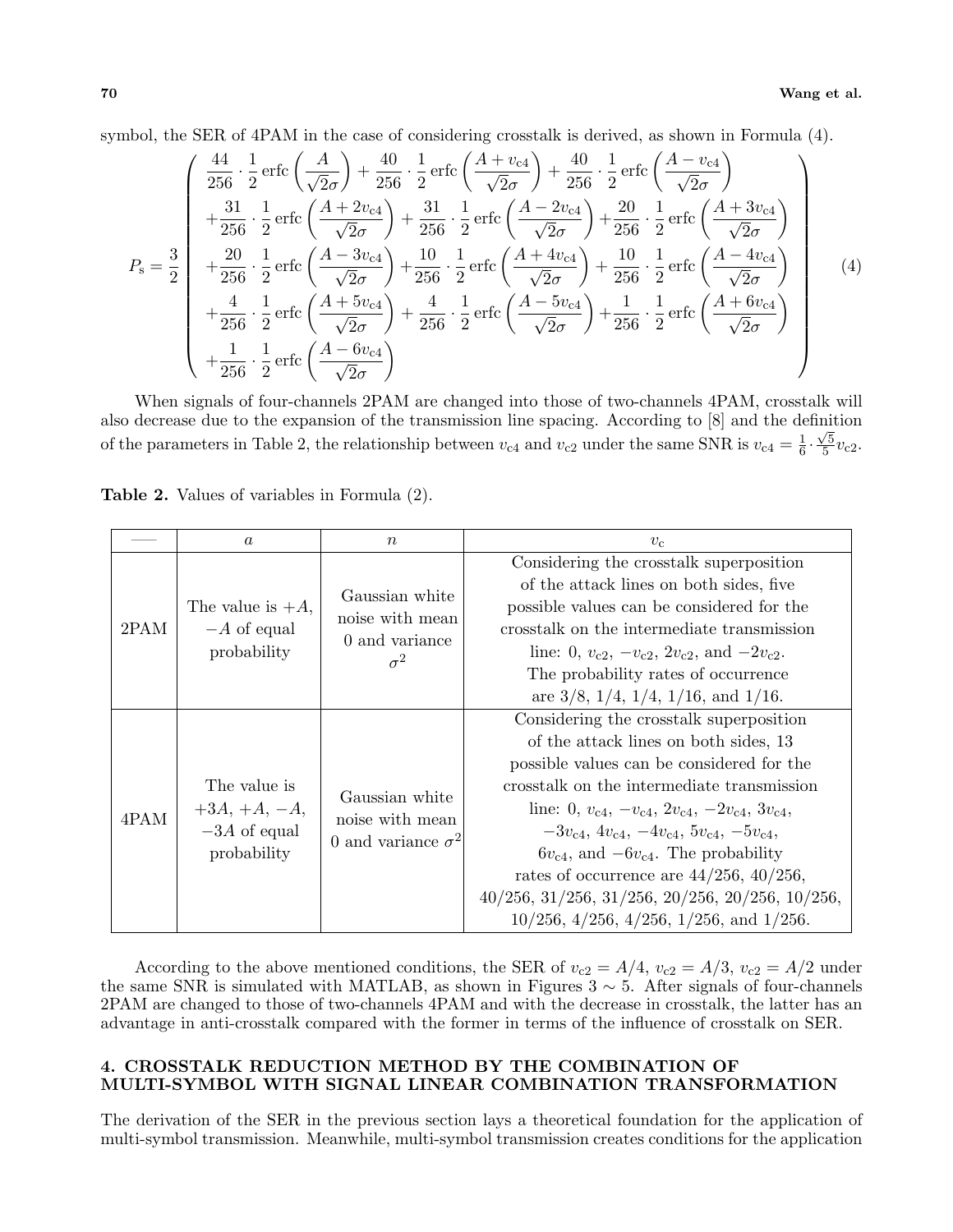

**Figure 3.** Simulation results of SER at  $v_{c2} = A/4$ .



**Figure 4.** Simulation results of SER at  $v_{c2}$  = *A/*3.

**Figure 5.** Simulation results of SER at  $v_{c2}$  = *A/*2.



**Figure 6.** Crosstalk model of multi-symbol transmission.

of signal linear combination transformation to reduce crosstalk. Therefore, the combination of the two has more advantages in reducing crosstalk. As shown in Figure 6, in the two coupled transmission lines with identical parameters, the signal is transmitted in the same direction as that with four signal channels, that is, from port 1 (port 3) to the transmission loss channel of port 2 (port 4), and from port 1 (port 3) to the crosstalk signal channel of port 4 (port 2). The channel transfer function has identical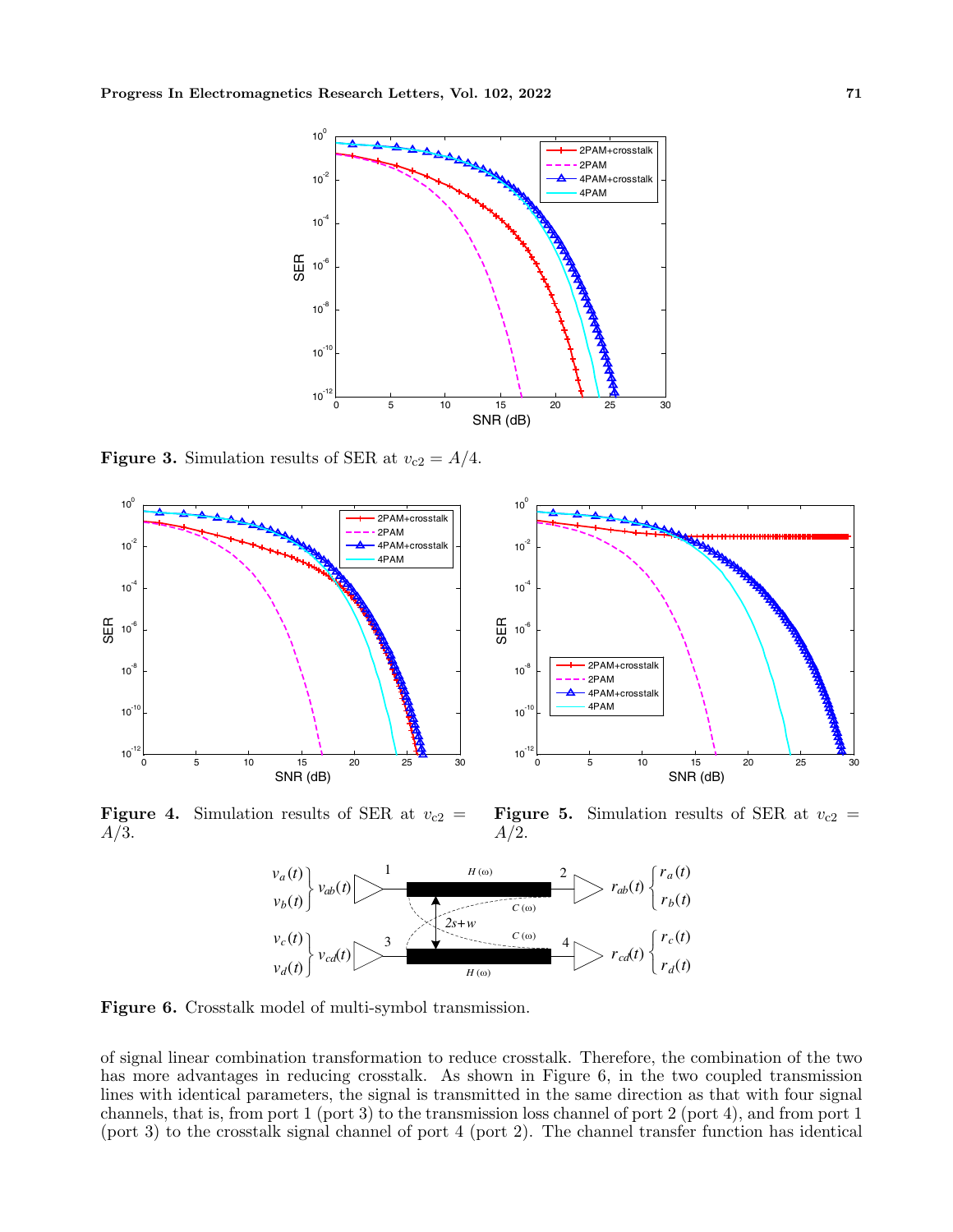physical significance with the *S*-parameters [11]. Therefore, the channel transfer function  $H(\omega)$  from ports 1 to 2 (or ports 3 to 4) on the microstrips is similar to  $S_{21}$ ,  $S_{43}$  as follows.

$$
H(\omega) = S_{21} = S_{43} \tag{5}
$$

The channel transfer function from ports 1 to 4 (or ports 3 to 2), that is, the far-crosstalk function, is similar to as follows.

$$
C(\omega) = S_{41} = S_{23} \tag{6}
$$

Under multi-symbol transmission, line spacing increases, and weak coupling is obvious.  $S_{21}$  and  $S_{43}$  are as follows [12].

$$
S_{21} = e^{-j(\Delta\beta)l/2} \cos\left[\frac{(\Delta\beta)l}{2}\right]
$$
\n(7)

$$
S_{41} = -j e^{-j(\Delta \beta)l/2} \sin \left[\frac{(\Delta \beta)l}{2}\right]
$$
\n(8)

where  $\Delta\beta = \beta_e - \beta_o$ ;  $\beta_e$ ,  $\beta_o$  are respectively the even mode and odd mode propagation constants of microstrip line, which are a function of frequency, and *l* is the coupled length.

Under multi-symbol, the frequency domain of one-channel 4PAM signal  $v_{ab}(t)$  is represented as  $V_{ab}(\omega)$ , while that of the other one-channel 4PAM signal  $v_{cd}(t)$  is represented as  $V_{cd}(\omega)$ . After transmission by the two coupled microstrip lines, the frequency domains of the output signal are  $R_{ab}(\omega)$ and  $R_{cd}(\omega)$ . Thus, the relationship among the output signal, input signal, and channel transfer function is represented as follows.

$$
\begin{pmatrix}\nR_{ab}(\omega) \\
R_{cd}(\omega)\n\end{pmatrix} = \begin{pmatrix}\nS_{21} & S_{41} \\
S_{23} & S_{43}\n\end{pmatrix} \begin{pmatrix}\nV_{ab}(\omega) \\
V_{cd}(\omega)\n\end{pmatrix}
$$
\n(9)

Given that the channel transfer function is related to the physical parameters of the transmission line, multi-symbol transmission does not change the parameters and properties of this function. Therefore, continuing the use of the CTL-CTM method is appropriate for crosstalk cancellation. Under multi-symbol transmission, line spacing increases, and weak coupling is obvious. According to [9], the above objectives can be realized when the corresponding signal linearity is carried out at the input and output ends of the coupled transmission linear combination transformation. First, the eigenvalue of CTL-CTM constituted by  $H(\omega)$  and  $C(\omega)$  is decomposed. The specific parameters of the signal linear combination transformation are determined based on the decomposed form. The theoretical derivation of the implementation process is shown in Equation (10), and the specific circuit implementation scheme is shown in Figure 7.

$$
\begin{pmatrix}\nR_{ab}(\omega) \\
R_{cd}(\omega)\n\end{pmatrix} = \begin{pmatrix}\n\sqrt{2}/2 & \sqrt{2}/2 \\
\sqrt{2}/2 & -\sqrt{2}/2\n\end{pmatrix} \begin{pmatrix}\nS_{21} & S_{41} \\
S_{23} & S_{43}\n\end{pmatrix} \begin{pmatrix}\n\sqrt{2}/2 & \sqrt{2}/2 \\
\sqrt{2}/2 & -\sqrt{2}/2\n\end{pmatrix} \begin{pmatrix}\nV_{ab}(\omega) \\
V_{cd}(\omega)\n\end{pmatrix}
$$
\n(10)

Equation (11) is obtained by substituting Equations (7) and (8) into Equation (10) as follows.

$$
\begin{pmatrix} R_{ab}(\omega) \\ R_{cd}(\omega) \end{pmatrix} = \mathbf{I} \begin{pmatrix} V_{ab}(\omega) e^{-j(\Delta \beta)l} \\ V_{cd}(\omega) \end{pmatrix}
$$
 (11)

Equation (11) shows that the output signal has only time delay, and crosstalk is suppressed. For multi-symbol transmission, the combination of signal linear combination transformation to cancel crosstalk is effective.

### **5. SIMULATION AND RESULT ANALYSIS**

Multi-symbol transmission lays the foundation for the use of signal linear combination transformation. ADS software simulation is used to verify the effectiveness of the joint crosstalk reduction method. According to the layout in Figure 7, two coupled microstrip lines using multi-symbol transmission are created in the schematic interface. Specific parameters are as follows: The width of the microstrip line is 40 mil. When 2PAM is transmitted, take the minimum line spacing  $s = w/2 = 20$  mil. After transforming to 4PAM transmission, the line spacing is  $2s + w = 80$  mil (accord to 3W rule); line length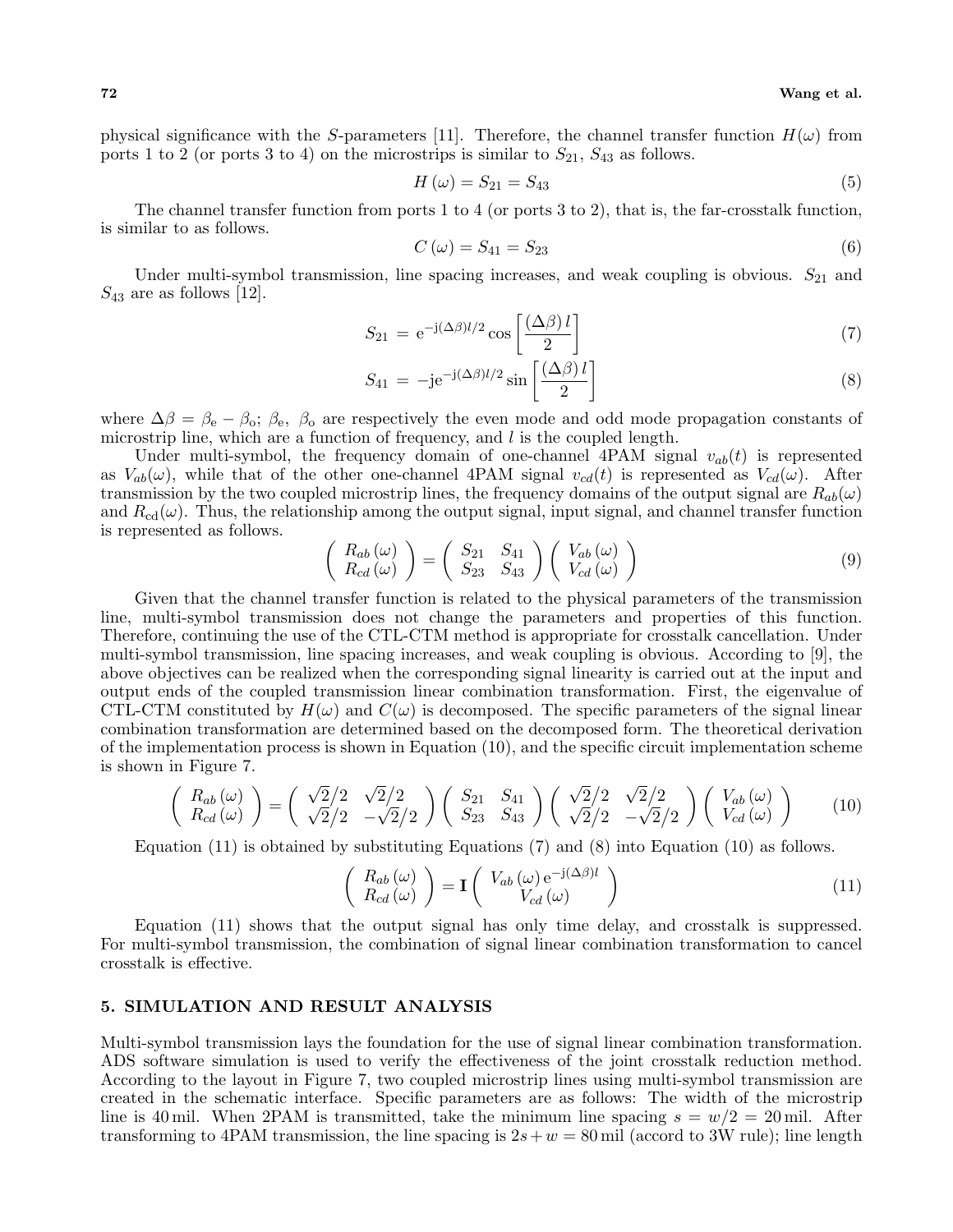

**Figure 7.** Combination of crosstalk reduction solution.



**Figure 8.** Comparative simulation result (Two channels send signals synchronously): (a) The eye diagram before crosstalk cancellation; (b) The eye diagram after crosstalk cancellation.



**Figure 9.** Comparative simulation result (Half-a-bit phase difference exists between the two-channel signals): (a) The eye diagram before crosstalk cancellation; (b) The eye diagram after crosstalk cancellation.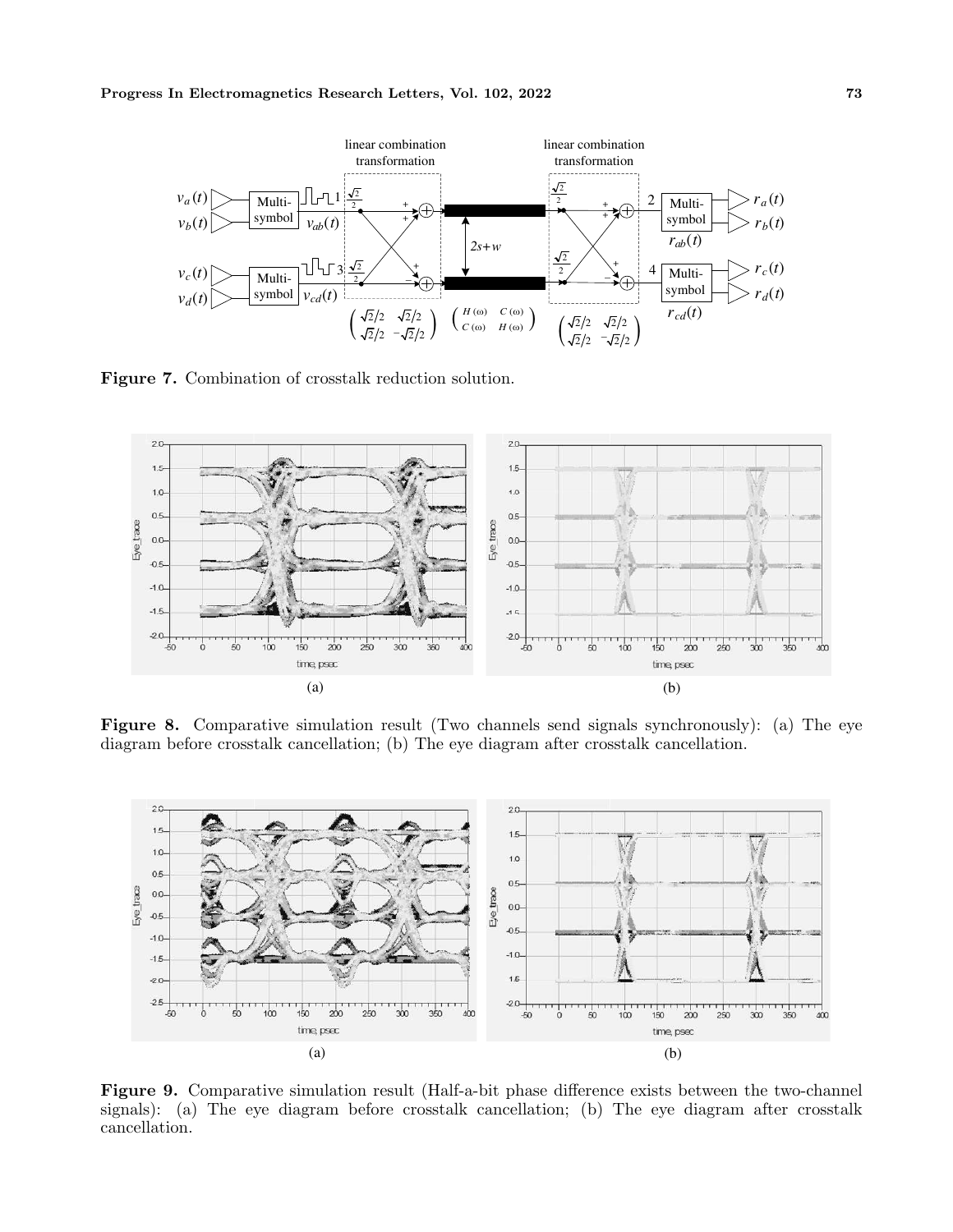is 4000 mil; medium height is  $22$  mil; conductor thickness is  $t = 2.8$  mil; relative dielectric constant  $\varepsilon_r = 4.5$ ; relative magnetic permeability  $\mu_r = 1$ ; dielectric loss angle tangent tan  $\delta = 0.02$ . The conductor is copper, and the characteristic impedance of microstrip line is  $50 \Omega$ . The transmission rate of input 4PAM random signals on fixed microstrip line is set as 5G band.

The synchronous and half-a-bit phase difference (100 ps) sending of the two-channel 4PAM signals is simulated under the eye pattern. The corresponding comparative results are shown in Figures 8 and 9. Before combining linear combination transformation to reduce crosstalk, multi-symbol transmission still has a high amount of remaining crosstalk. After using the combined crosstalk reduction method, the jitter caused by the crosstalk is eliminated when the two channels send signals synchronously, and good recovery is obtained. When the transmitted signal has half-a-bit phase difference, the jitter and noise are eliminated simultaneously, and the width and height of the eye pattern are restored. A comparison of the simulation results shows that using the linear combination transformation improves the reduction of crosstalk by 4PAM signals. In the simulation, the four-channel 2PAM signal is transformed into twochannel 4PAM signals by default. In practice, the 4PAM signal can be directly sent at the sending end of the signal, and signal transformation is not performed.

#### **6. CONCLUSIONS**

In this paper, crosstalk is reduced by combining multi-symbol with signal linear combination transformation. Multi-symbol transmission creates conditions for the application of signal linear combination transformation to attenuate crosstalk. Weak coupling is the precondition for applying linear combination transformation. Multi-symbol transmission can save transmission line, increase line spacing, and create conditions for weak coupling. Therefore, the combined process proposed to mutually reduce crosstalk has several advantages, such as decreasing the routing space and number of transmission lines.

# **APPENDIX A. SER DERIVATION FOR 4PAM IN THE CASE OF CONSIDERING CROSSTALK**

Assume that the receiving signal on the victim line is given as

$$
r = a + n + v_{\rm c} \tag{A1}
$$

where *a* is the transmitted signal, *n* the Gaussian white noise, and  $v_c$  the induced crosstalk. Its peak values could be 0,  $v_{c4}$ ,  $-v_{c4}$ ,  $2v_{c4}$ ,  $-2v_{c4}$ ,  $3v_{c4}$ ,  $-3v_{c4}$ ,  $4v_{c4}$ ,  $-4v_{c4}$ ,  $5v_{c4}$ ,  $-5v_{c4}$ ,  $6v_{c4}$ ,  $-6v_{c4}$ . Thus, the SER on the victim line can be evaluated accordingly as follows:

$$
P_s = P(e|a = 3A)P(a = 3A) + P(e|a = A)P(a = A)
$$
  
+
$$
P(e|a = -3A)P(a = -3A) + P(e|a = -A)P(a = -A)
$$
 (A2)

Assuming that the signals such as "3*A*", "*A*", "*−*3*A*", and "*−A*" have an equal probability, the SER is given as

$$
P_{\rm s} = \frac{P(e|a=3A) + P(e|a=A) + P(e|a=-A) + P(e|a=-3A)}{4}
$$
 (A3)

where  $P(e|a = 3A)$  is the error probability of sending a signal "3A", and it can be evaluated as follows:

$$
P(e|a = 3A) = P(e|3A + n + v_c < 2A) = P(e|A + n + v_c < 0)
$$
  
=  $P(n < -A) P(v_c = 0)$   
+  $P(n < -A - v_{c4}) P(v_c = v_{c4}) + P(n < -A + v_{c4}) P(v_c = -v_{c4})$   
+  $P(n < -A - 2v_{c4}) P(v_c = 2v_{c4}) + P(n < -A + 2v_{c4}) P(v_c = -2v_{c4})$   
+  $P(n < -A - 3v_{c4}) P(v_c = 3v_{c4}) + P(n < -A + 3v_{c4}) P(v_c = -3v_{c4})$   
+  $P(n < -A - 4v_{c4}) P(v_c = 4v_{c4}) + P(n < -A + 4v_{c4}) P(v_c = -4v_{c4})$   
+  $P(n < -A - 5v_{c4}) P(v_c = 5v_{c4}) + P(n < -A + 5v_{c4}) P(v_c = -5v_{c4})$   
+  $P(n < -A - 6v_{c4}) P(v_c = 6v_{c4}) + P(n < -A + 6v_{c4}) P(v_c = -6v_{c4})$  (A4)